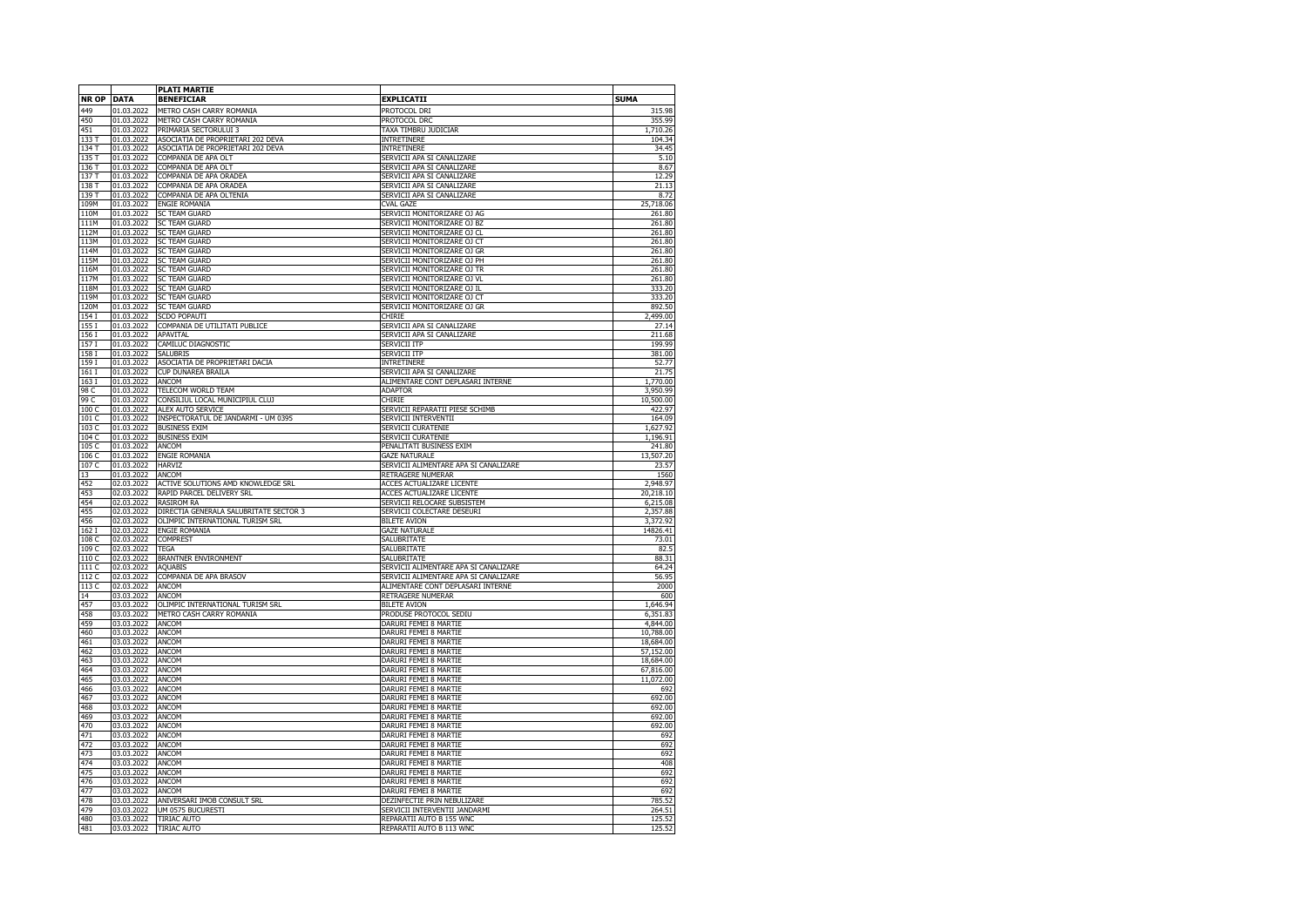| 481        | 03.03.2022               | <b>TIRIAC AUTO</b>                                | REPARATII AUTO B 158 WNC                                | 125.52       |
|------------|--------------------------|---------------------------------------------------|---------------------------------------------------------|--------------|
| 482        | 03.03.2022               | <b>TREEWORKS</b>                                  | SERVICII MONITORIZARE PRESA ONLINE                      | 2,582.30     |
| 483        | 03.03.2022               | <b>TIRIAC AUTO</b>                                | REPARATII AUTO B 162 WNC                                | 125.52       |
| 484        | 03.03.2022               | <b>ELBI ELECTRIC</b>                              | ACHIZITIE 50 BECURI                                     | 524.79       |
| 485        | 03.03.2022               | INSTITUTUL CLINIC FUNDENI                         | SERVICII INCHIRIERE SPATIU                              | 3,462.06     |
| 140 T      | 03.03.2022               | INSPECTORATUL DE JANDARMI - UM 0524               | SERVICII INTERVENTII SI PAZA                            | 294.13       |
| 141 T      | 03.03.2022               | INSPECTORATUL DE JANDARMI - UM 0437               | SERVICII INTERVENTII SI PAZA                            | 346.38       |
| 121M       | 03.03.2022               | UZINA TERMOELECTRICA PRODUCTION GIURGIU           | ENERGIE TERMICA                                         | 1,462.21     |
| 122M       | 03.03.2022               | UZINA TERMOELECTRICA PRODUCTION GIURGIU           | <b>ENERGIE TERMICA</b>                                  | 4.80         |
| 123M       | 03.03.2022               | ASOCIATIA DE PROPRIETARI BL 66 VEST               | <b>INTRETINERE</b>                                      | 615.64       |
| 124M       | 03.03.2022               | TECHNO CERT CONSULTING                            | SERVICII RSVTI                                          | 260.00       |
| 125M       | 03.03.2022               | ASOCIATIA DE PROPRIETARI BL 2A OBREGIA            | INTRETINERE                                             | 598.94       |
| 126M       | 03.03.2022               | PRIMOSAL                                          | SERVICII NEBULIZARE                                     | 385.56       |
| 164 I      | 03.03.2022               | ANCOM                                             | ALIMENTARE CONT INDEMNIZATII DE DELEGARE                | 1060         |
|            |                          |                                                   |                                                         |              |
| 165 I      | 03.03.2022               | DDD COMPANY                                       | SERVICII DEZINFECTIE                                    | 595          |
| 114 C      | 03.03.2022               | <b>MERCH SERVICES</b>                             | <b>SERVICII ITP</b>                                     | 270          |
| 115 C      | 03.03.2022               | INSPECTORATUL DE JANDARMI - UM 0866               | SERVICII INTERVENTII                                    | 166.69       |
| 116 C      | 03.03.2022               | PROFI AUTO                                        | SERVICII INTRETINERE SI REPARATII PIESE SCHIMB          | 3450.88      |
| 117 C      | 03.03.2022               | ADMINISTRATOR IMOBILE SI PIETE                    | CHIRIE LOCURI PARCARE                                   | 530          |
| 118 C      | 03.03.2022               | MUNICIPIUL BISTRITA- DIRECTIA PATRIMONIU          | CHIRIE LOCURI PARCARE                                   | 500          |
| 486        | 04.03.2022               | ETA2U SRL                                         | SERVICII INTRETINERE REPARATII SI ASIGURARE CONSUMABILE | 34,458.94    |
| 487        | 04.03.2022               | MONITORUL OFICIAL RA                              | SERVICII ONLINE MONITOR                                 | 1,840.00     |
| 142 T      | 04.03.2022               | ASOCIATIA DE PROPRIETARI 202 DEVA                 | <b>INTRETINERE</b>                                      | 57.74        |
| 127M       | 04.03.2022               | ASOCIATIA DE PROPRIETARI ANTON PANN RM VALCEA     | INTRETINERE                                             | 719.60       |
| 128M       | 04.03.2022               | PRIMARIA CERNAVODA                                | INCHIRIERE TEREN                                        | 252.9        |
| 119 C      | 04.03.2022               | ECOTERM EXIM GAZ                                  | SERVICII VTP                                            | 499.8        |
| 15         | 04.03.2022               | ANCOM                                             | RETRAGERE NUMERAR                                       | 2,712.00     |
| 488        | 07.03.2022               | SERVICE CICLOP SA                                 | <b>SERVICII ITP</b>                                     | 154.70       |
| 489        | 07.03.2022               | SOCIETATEA TOI TOI DIXI                           | SERVICII INCHIRIERE TOALETE ECOLOGICE                   | 404.60       |
| 490        | 07.03.2022               | <b>RCS RDS</b>                                    | SEMNAL TV                                               | 303.45       |
| 491        | 07.03.2022               | OMV PETROM MARKETING                              | CARBURANTII                                             | 18,849.92    |
| 143T       | 07.03.2022               | <b>AOUASERV</b>                                   | SERVICII APA SI CANALIZARE                              | 23.97        |
| 144 T      | 07.03.2022               | AQUATIM                                           | SERVICII APA SI CANALIZARE                              | 471.46       |
|            |                          |                                                   |                                                         |              |
| 145 T      | 07.03.2022               | <b>AQUATIM</b>                                    | SERVICII APA SI CANALIZARE                              | 26.37        |
| 146 T      | 07.03.2022               | AQUATIM                                           | SERVICII APA SI CANALIZARE                              | 47.95        |
| 129M       | 07.03.2022               | <b>ANCOM DRM</b>                                  | ALIMENTARE CONT DEPLASARI INTERNE                       | 26.00        |
| 130M       | 07.03.2022               | <b>ANCOM DRM</b>                                  | ALIMENTARE CONT INDEMNIZATII DE DELEGARE                | 2,000.00     |
| 131M       | 07.03.2022               | ANCOM DRM                                         | ALIMENTARE CONT DEPLASARE INTERNA                       | 26.00        |
| 492        | 09.03.2022               | TRAVEL TIME D R SRL                               | <b>BILETE AVION</b>                                     | 36,893.12    |
| 493        | 09.03.2022               | DCS DEVELOPMENT SRL                               | SERVICII PROIECT EXECUTIE LUCRARI DRI                   | 8,717.25     |
| 494        | 09.03.2022               | INSTITUTUL NATIONAL CERCETARE DEZOLTARE BUCURESTI | REINNOIRE 5 ANI DOMENII                                 | 706.26       |
|            | 09.03.2022               | <b>MERIDIAN NORD SRL</b>                          | REPARATII AUTO B 610 WNC                                | 144.99       |
| 495        |                          |                                                   |                                                         |              |
| 496        | 09.03.2022               | ANCOM                                             | SALARII FEBRUARIE 2022                                  | 178,847.00   |
| 497        |                          | ANCOM                                             | SALARII FEBRUARIE 2022                                  | 400,005.00   |
| 498        | 09.03.2022<br>09.03.2022 | ANCOM                                             | SALARII FEBRUARIE 2022                                  | 636,513.00   |
| 499        | 09.03.2022               | ANCOM                                             | SALARII FEBRUARIE 2022                                  | 658,336.00   |
|            |                          |                                                   |                                                         |              |
| 500        | 09.03.2022               | ANCOM                                             | SALARII FEBRUARIE 2022                                  | 2,354,759.00 |
| 501        | 09.03.2022               | ANCOM                                             | SALARII FEBRUARIE 2022                                  | 346,539.00   |
| 502        | 09.03.2022               | ANCOM                                             | SALARII FEBRUARIE 2022                                  | 2,046,997.00 |
| 503        | 09.03.2022               | ANCOM                                             | SALARII FEBRUARIE 2022                                  | 5,285.00     |
| 504        | 09.03.2022               | ANCOM                                             | SALARII FEBRUARIE 2022                                  | 499,634.00   |
| 505        | 09.03.2022               | ANCOM                                             | SALARII FEBRUARIE 2022                                  | 10,270.00    |
| 506        | 09.03.2022               | ANCOM                                             | SALARII FEBRUARIE 2022                                  | 11,451.00    |
| 507        | 09.03.2022               | ANCOM                                             | SALARII FEBRUARIE 2022                                  | 9,358.00     |
| 508        | 09.03.2022               | ANCOM                                             | SALARII FEBRUARIE 2022                                  | 2,000.00     |
| 509        | 09.03.2022               | ANCOM                                             | SALARII FEBRUARIE 2022                                  | 12,407.00    |
| 510        | 09.03.2022               | ANCOM                                             | SALARII FEBRUARIE 2022                                  | 8,302.00     |
| 511        | 09.03.2022               | ANCOM                                             | SALARII FEBRUARIE 2022                                  | 7,088.00     |
| 512        | 09.03.2022               | ANCOM                                             | SALARII FEBRUARIE 2022                                  | 9,453.00     |
| 513        | 09.03.2022               | ANCOM                                             | SALARII FEBRUARIE 2022                                  | 13,388.00    |
| 514        | 09.03.2022               | <b>ANCOM</b>                                      | SALARII FEBRUARIE 2022                                  | 15,288.00    |
| 515        | 09.03.2022               | ANCOM                                             | SALARII FEBRUARIE 2022                                  | 13,473.00    |
| 516        | 09.03.2022               | <b>ANCOM</b>                                      | SALARII FEBRUARIE 2022                                  | 8,449.00     |
| 517        | 09.03.2022               | ANCOM                                             | SALARII FEBRUARIE 2022                                  | 6,239.00     |
| 518        | 09.03.2022               | ANCOM                                             | SALARII FEBRUARIE 2022                                  | 13,178.00    |
| 519        | 09.03.2022               | ANCOM                                             | SALARII FEBRUARIE 2022                                  | 8,677.00     |
| 520        | 09.03.2022               | <b>ANCOM</b>                                      | SALARII FEBRUARIE 2022                                  |              |
|            |                          |                                                   |                                                         | 8,758.00     |
| 521        | 09.03.2022               | ANCOM                                             | SALARII FEBRUARIE 2022<br>SALARII FEBRUARIE 2022        | 18,774.00    |
| 522        | 09.03.2022               | ANCOM                                             |                                                         | 9,151.00     |
| 523        | 09.03.2022               | <b>ANCOM</b>                                      | SALARII FEBRUARIE 2022                                  | 8,858.00     |
| 524        | 09.03.2022               | ANCOM                                             | SALARII FEBRUARIE 2022                                  | 8,990.00     |
| 525        | 09.03.2022               | ANCOM                                             | SALARII FEBRUARIE 2022                                  | 8,314.00     |
| 526        | 09.03.2022               | ANCOM                                             | SALARII FEBRUARIE 2022                                  | 11,050.00    |
| 527        | 09.03.2022               | <b>ANCOM</b>                                      | SALARII FEBRUARIE 2022                                  | 15,786.00    |
| 528        | 09.03.2022               | <b>ANCOM</b>                                      | SALARII FEBRUARIE 2022                                  | 8,341.00     |
| 529        | 09.03.2022               | <b>ANCOM</b>                                      | SALARII FEBRUARIE 2022                                  | 8,782.00     |
| 530        | 09.03.2022               | ANCOM                                             | SALARII FEBRUARIE 2022                                  | 17,050.00    |
| 531        | 09.03.2022               | ANCOM                                             | SALARII FEBRUARIE 2022                                  | 10,173.00    |
| 532        | 09.03.2022               | ANCOM                                             | SALARII FEBRUARIE 2022                                  | 5,100.00     |
| 533<br>534 | 09.03.2022<br>09.03.2022 | ANCOM<br>ANCOM                                    | SALARII FEBRUARIE 2022<br>SALARII FEBRUARIE 2022        | 10,485.00    |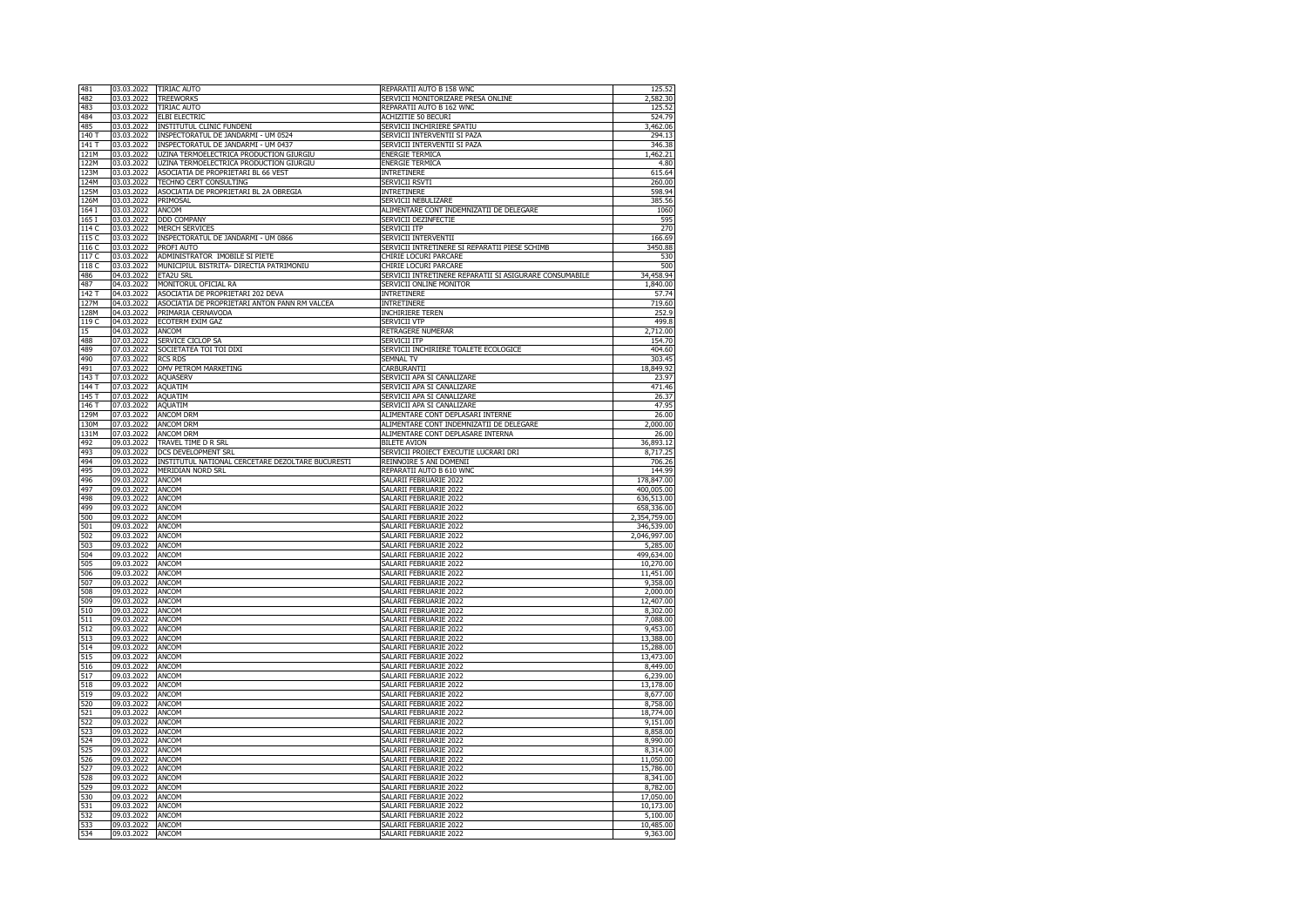| 535            | 09.03.2022               | ANCOM                                                    | SALARII FEBRUARIE 2022                                                         | 10,120.00       |
|----------------|--------------------------|----------------------------------------------------------|--------------------------------------------------------------------------------|-----------------|
| 536            | 09.03.2022               | ANCOM                                                    | PENALITATI DRI /DSC DEVELOPMENT                                                | 6752.75         |
| 148 T          | 09.03.2022               | <b>ARTICA</b>                                            | ACHIZITII JACHETE SOFTSHELL                                                    | 14072.94        |
| 149 T          | 09.03.2022               | ANCOM                                                    | ALIMENTARE CONT DEPLASARI INTERNE                                              | 250             |
| 167 I          | 09.03.2022               | ASOCIATIA DE LOCATARI CIVIC II IASI                      | INTRETINERE                                                                    | 328.33          |
| 168 I          | 09.03.2022               | CASA AUTO VALEA LUPULUI<br>CASA AUTO VALEA LUPULUI       | INTRETINERE SI REPARATII PIESE SCHIMB<br>INTRETINERE SI REPARATII PIESE SCHIMB | 5625.14<br>1190 |
| 169 I<br>170 I | 09.03.2022<br>09.03.2022 | <b>ANCOM</b>                                             | ALIMENTARE CONT DEPLASARI INTERNE                                              | 1,000.00        |
| 537            | 10.03.2022               | ANCOM                                                    | RETINERI TELEFONIE                                                             | 1,411.00        |
| 538            | 10.03.2022               | <b>MEDICOVER</b>                                         | ABONAMENTE SALARIATI                                                           | 31,685.00       |
| 539            | 10.03.2022               | ANCOM                                                    | RATA CREDIT                                                                    | 1,875.00        |
| 540            | 10.03.2022               | <b>SCPEJ THEMIS</b>                                      | POPRIRE CF DOSAR 3616TC/2016                                                   | 1426            |
| 541            | 10.03.2022               | CAR- DIR RADIOCOM BUC                                    | RETINERI CAR                                                                   | 1535            |
| 542            | 10.03.2022               | IFN CAR MT                                               | RETINERI CAR                                                                   | 27402           |
| 543            | 10.03.2022               | <b>ANCOM</b>                                             | RATA CREDIT                                                                    | 1120            |
| 544            | 10.03.2022               | BEJ                                                      | POPRIRE CF DOSAR DE EX. NR 6/2020                                              | 5418            |
| 545            | 10.03.2022               | SINDICAT ANCOM                                           | COTIZATII ANCOM                                                                | 4272            |
| 546            | 10.03.2022               | <b>BCR PENSII</b>                                        | PENSII FACULTATIVE                                                             | 650             |
| 547            | 10.03.2022               | <b>BRD PENSII PRIVATE</b>                                | PENSIE PRIVATA SERIE BRD MEDIO                                                 | 140             |
| 548            | 10.03.2022               | ALLIANZ TIRIAC-PENSII PRIVATE                            | PENSIE FACULTATIVA AZT VIVACE CTR 003194264                                    | 300             |
| 549            | 10.03.2022               | ALLIANZ - TIRIAC PENSII PRIVAT                           | PENSIE FACULTATIVA AZT VIVACE 003194256                                        | 200             |
| 550<br>551     | 10.03.2022<br>10.03.2022 | NN ASIG DE VIATA<br>ALLIANZ TIRIAC - PENSII PRIVAT       | PENSIE FACULTATIVA OPTIM<br>PENSIE PRIVATA AZT MODERATO                        | 4151<br>50      |
| 552            | 10.03.2022               | ALLIANZ TIRIAC - PENSII PRIVAT                           | PENSIE FACULTATVA AZT MODERATO CTR NR 003407250                                | 300             |
| 553            | 10.03.2022               | NN ASIG DE VIATA                                         | PENSII FACULTATIVE FOND ACTIV                                                  | 985             |
| 554            | 10.03.2022               | <b>ANCOM</b>                                             | PENSIE ALIMENTARA                                                              | 565             |
| 555            | 10.03.2022               | <b>ANCOM</b>                                             | PENSIE ALIMENTARA                                                              | 1000            |
| 556            | 10.03.2022               | D.R.T.V. IASI CAR                                        | <b>RATE CAR</b>                                                                | 20              |
| 557            | 10.03.2022               | ASIROM VIENNA INSURANCE GROUP                            | ASIGURARE DE VIATA POLITA NR 5200025535                                        | 55.5            |
| 558            | 10.03.2022               | ASIROM VIENNA INSURANCE GROUP                            | ASIGURARE DE VIATA POLITA NR 5200025578                                        | 55.5            |
| 559            | 10.03.2022               | <b>ANCOM</b>                                             | PENSIE ALIMENTARA                                                              | 1975            |
| 560            | 10.03.2022               | DIR POSTA TIMIS CAR                                      | RATE CAR                                                                       | 1340            |
| 561            | 10.03.2022               | CAR OPERA ROMANA                                         | <b>RATE CAR</b>                                                                | 2450            |
| 562            | 10.03.2022               | ASOCIATIA CAR HOREA                                      | RATE CAR                                                                       | 618             |
| 563            | 10.03.2022               | ANCOM                                                    | PENSIE ALIMENTARA                                                              | 3115            |
| 564<br>565     | 10.03.2022<br>10.03.2022 | <b>ANCOM</b>                                             | PENSIE ALIMENTARA<br>TAXA TEREN TITLU EX 3111/18.06.2018                       | 250<br>92       |
| 566            | 10.03.2022               | COMUNA BECICHERECU MIC<br>COMUNA BECICHERECU MIC         | VENITURI DIN CONC.TITLU EX.<br>311                                             | 1702            |
| 567            | 10.03.2022               | DGRF TIMISOARA                                           | POPRIRE CF TITLU EX. 325/21.10.2015                                            | 990             |
| 568            | 10.03.2022               | SPEJ                                                     | POPRIRE CONFORM DOSAR NR 836/2020                                              | 2698            |
| 569            | 10.03.2022               | ALLIANZ - TIRIAC PENSII PRIVAT                           | PENSIE FACULTATIVA AZT MODERATO CTR 003544869                                  | 160             |
| 570            | 10.03.2022               | ANCOM                                                    | RATA CREDIT                                                                    | 2993            |
| 571            | 10.03.2022               | ANCOM                                                    | RATA CREDIT                                                                    | 400             |
| 572            | 10.03.2022               | ALLIANZ - TIRIAC PENSII PRIVAT                           | PENSIE FACULTATIVA AZT VIVACE CTR 003580032                                    | 500             |
| 573            | 10.03.2022               | ANCOM                                                    | RETINERE CONFORM DECIZIE DE IMPUNERE                                           | 994             |
| 574            | 10.03.2022               | ASOCIATIA DARUIESTE VIATA                                | SUMA DISTRIBUITA DIN IMPOZIT                                                   | 242             |
| 575            | 10.03.2022               | ASOCIATIA INIMA COPIILOR                                 | SUMA DISTRIBUITA DIN IMPOZIT                                                   | 75              |
| 576            | 10.03.2022               | FUNDATIA PRETUIESTE VIATA                                | SUMA DISTRIBUITA DIN IMPOZIT                                                   | 44              |
| 577            | 10.03.2022               | ASOCIATIA IMPREUNA CU RAISA                              | SUMA DISTRIBUITA DIN IMPOZIT                                                   | 115             |
| 578            | 10.03.2022               | ASOCIATIA IRINA ANASTASIA                                | SUMA DISTRIBUITA DIN IMPOZIT                                                   | 45              |
| 579            | 10.03.2022<br>10.03.2022 | FUNDATIA IMPREUNA PT SOLIDARITATE                        | SUMA DISTRIBUITA DIN IMPOZIT<br>SUMA DISTRIBUITA DIN IMPOZIT                   | 74<br>35        |
| 580<br>581     | 10.03.2022               | PAROHIA ROMANO CATOLICA SF PIUS<br>ASOCIATIA HELP AUTISM | SUMA DISTRIBUITA DIN IMPOZIT                                                   | 47              |
| 582            | 10.03.2022               | ASOCIATIA DE VANATOARE 5 DECEMBRIE                       | SUMA DISTRIBUITA DIN IMPOZIT                                                   | 39              |
| 583            | 10.03.2022               | FUNDATIA STAR HOPE                                       | SUMA DISTRIBUITA DIN IMPOZIT                                                   | 29              |
| 584            | 10.03.2022               | ASOCIATIA DE SPRIJIN A COPIILOR                          | SUMA DISTRIBUITA DIN IMPOZIT                                                   | 31              |
| 585            | 10.03.2022               | ASOCIATIA COPII SPECIALI PARINTI SPECIALI                | SUMA DISTRIBUITA DIN IMPOZIT                                                   | 44              |
| 586            | 10.03.2022               | ANCOM                                                    | ALIMENTARE CONT BCR                                                            | 70000           |
| 587            | 10.03.2022               | N RO AGENTIA DE STIRI SRL                                | ACCES 27 UTILIZARE PLATFORMA STIRI PROFIT                                      | 2356.2          |
| 588            | 10.03.2022               | MEDIATRSUT                                               | SERVICII MONITORIZARE PRESA TRADITIONALA                                       | 1,309.00        |
| 589            | 10.03.2022               | OFICIUL DE STAT PT INVENTII SI MARCI                     | MARCA VERITEL                                                                  | 247.00          |
| 590            | 10.03.2022               | DELENCO CONSTRUCT SRL                                    | CHIRIE SEDIUL CENTRAL                                                          | 653,581.32      |
| 591            | 10.03.2022               | <b>RCS RDS</b>                                           | <b>ACCES INTERNET</b>                                                          | 1,035.08        |
| 592            | 10.03.2022               | <b>ALTIMATE SRL</b>                                      | SERVICII MENTENANTA BDC                                                        | 51,134.30       |
| 593            | 10.03.2022               | BELA VITA SRL                                            | DEZINFECTIE PRIN NEBULIZARE                                                    | 150.00          |
| 594            | 10.03.2022               | DELENCO CONSTRUCT SRL                                    | ENERGIE ELECTRICA                                                              | 111,149.82      |
| 595            | 10.03.2022               | MEDIAFAX                                                 | <b>SCCES SITE ZF</b>                                                           | 2,487.10        |
| 596<br>597     | 10.03.2022               | ANCOM                                                    | DARURI 8 MARTIE 2022                                                           | 692.00          |
| 598            | 10.03.2022<br>10.03.2022 | ANCOM<br>ANCOM                                           | DARURI 8 MARTIE 2022<br>INDEMNIZATIE CO MARTIE 2022                            | 692<br>1,500.00 |
| 601            | 10.03.2022               | <b>CERTSIGN SA</b>                                       | SERVICII ARHIVARE ELECTRONICA                                                  | 263.21          |
| 150 T          | 10.03.2022               | AUTOGLOBUS 2000                                          | SERVICII INTRETINERE SI REPARATII PIESE SCHIMB                                 | 223.34          |
| 171 I          | 10.03.2022               | CNADNR SA DRDP IASI                                      | <b>ROVINIFTA</b>                                                               | 475             |
| 121 C          | 10.03.2022               | ANCOM                                                    | ALIMENTARE CONT INDEMNIZATII DE DELEGARE                                       | 1500            |
| 16             | 10.03.2022               | ANCOM                                                    | RETRAGERE NUMERAR                                                              | 11,576.00       |
| 600            | 11.03.2022               | ANCOM                                                    | REGLARE EXECUTIE                                                               | 2,190.00        |
| 172I           | 11.03.2022               | ANCOM                                                    | ALIMENTARE CONT INDEMNIZATII DE DELEGARE                                       | 1,600.00        |
| 151T           | 11.03.2022               | MUNICIPIUL DROBETA TURNU SEVERIN                         | TAXA SALUBRIZARE                                                               | 56.29           |
| 152 T          | 11.03.2022               | SPITAL PNEUMOFIZIOLOGIC TD.VLADIMIRESCU                  | UTILITATI                                                                      | 150             |
| 153 T          | 11.03.2022               | SPITAL PNEUMOFIZIOLOGIC TD.VLADIMIRESCU                  | CHIRIE                                                                         | 1597            |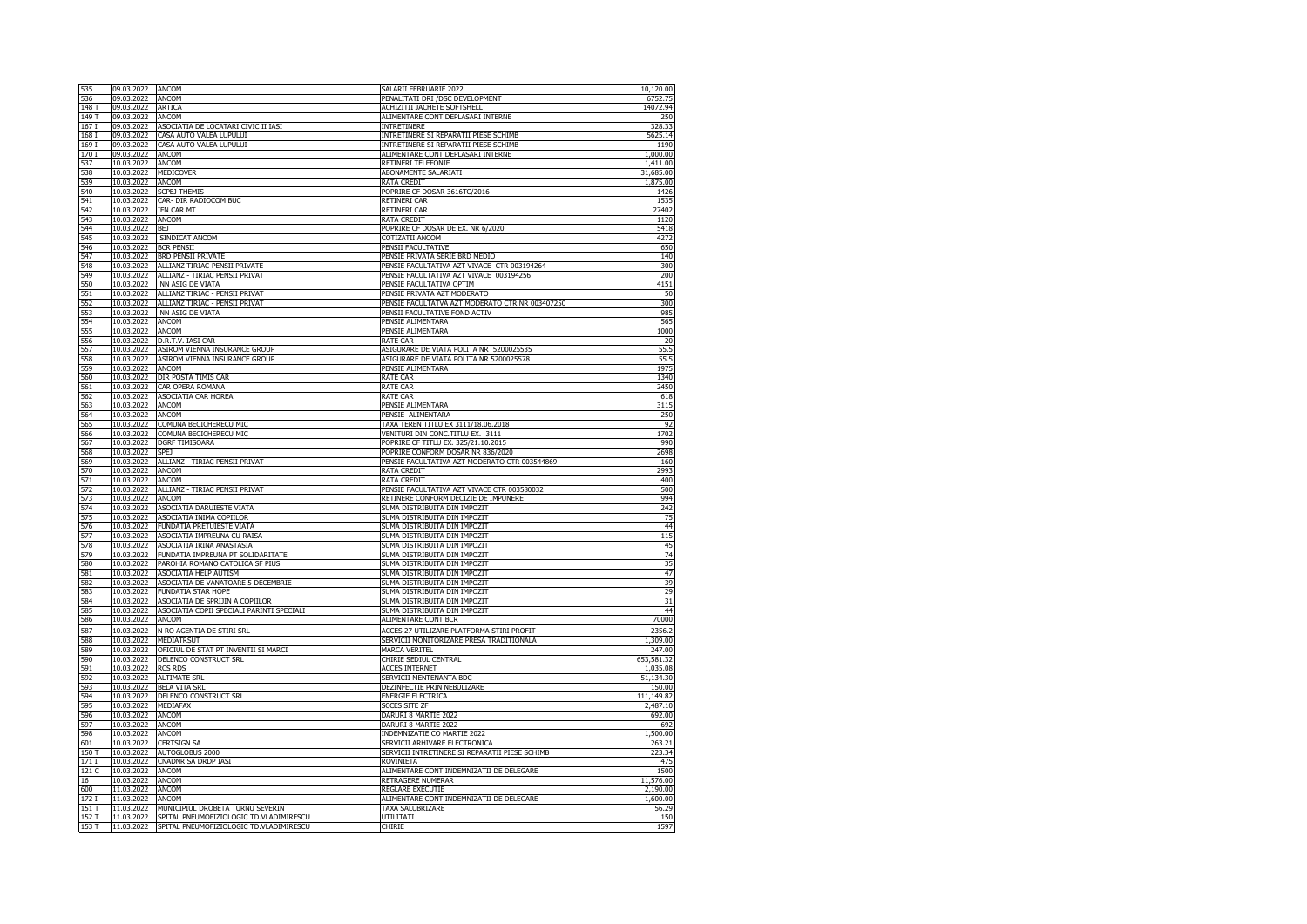| 154 T           | 11.03.2022 | SPITAL PNEUMOFIZIOLOGIC TD.VLADIMIRESCU   | UTILITATI                                          | 150.00       |
|-----------------|------------|-------------------------------------------|----------------------------------------------------|--------------|
|                 |            |                                           |                                                    |              |
| 155 T           | 11.03.2022 | SPITAL PNEUMOFIZIOLOGIC TD.VLADIMIRESCU   | CHIRIE                                             | 1,597.00     |
| 602             | 11.03.2022 | <b>ROX CLEAN SRL</b>                      | SERVICII CURATENIE LICETER                         | 1,590.00     |
| 603             | 11.03.2022 | TEAM FORCE SECURITY                       | PAZA GARAJ                                         | 11,995.20    |
| 604             | 11.03.2022 | TEAM FORCE SECURITY SRL                   | PAZA STATIE MONITORIZARE                           | 23,990.40    |
| 605             | 11.03.2022 | DELENCO CONSTRUCT SRL                     | INTRETINERE ASCENSOARE                             | 1,631.80     |
|                 |            |                                           |                                                    |              |
| 606             | 11.03.2022 | OMV PETROM MARKETING                      | <b>CARBURANTI DRT</b>                              | 11,115.55    |
| 607             | 11.03.2022 | OMV PETROM MARKETING                      | <b>CARBURANTI DRC</b>                              | 13,816.44    |
| 608             | 11.03.2022 | UM 0575 BUCURESTI                         | INTERVENTII SITE FUNDENI                           | 264.51       |
|                 | 11.03.2022 | <b>BEST TIRES SHOP SRL</b>                |                                                    |              |
| 609             |            |                                           | ANVELOPE IARNA                                     | 1808.7       |
| 610             | 11.03.2022 | OMV PETROM MARKETING                      | <b>CARBURANTI DRM</b>                              | 9159.33      |
| 611             | 11.03.2022 | VANGUARD SECURITY SERVICES                | PAZA STATIE BRAGADIRU                              | 11995.2      |
| 612             | 11.03.2022 | ORANGE ROMANIA                            | SERVICII COMUNICATII ELECTRONICE                   | 73422        |
|                 |            |                                           |                                                    |              |
| 613             | 11.03.2022 | ROMFLEX SISTEM                            | SERVICII SUPORT TEHNIC PRODUSE SOFTWARE            | 22950.34     |
| 614             | 11.03.2022 | ANCOM                                     | TRANSFER DISPONIBIL BCR                            | 8800         |
| 615             | 11.03.2022 | ANCOM                                     | AJUTOR BANESC DECES MARTIE 2022                    | 20992        |
| 616             | 11.03.2022 | ANCOM                                     | AJUTOR BANESC DECES MARTIE 2022                    | 20992        |
| 617             | 14.03.2022 | DELENCO CONSTRUCT SRL                     | SERVICII ALIMENTARE CU APA SI CANALIZARE           | 1593.87      |
|                 |            |                                           |                                                    |              |
| 173 I           | 14.03.2022 | COMPANIA REGIONALA DE APA BACAU           | SERVICII ALIMENTARE CU APA SI CANALIZARE           | 22.46        |
| 174 I           | 14.03.2022 | <b>AQUASERV</b>                           | SERVICII ALIMENTARE CU APA SI CANALIZARE           | 11.67        |
| $\overline{17}$ | 14.03.2022 | ANCOM                                     | <b>RETRAGERE NUMERAR</b>                           | 276          |
|                 |            |                                           |                                                    |              |
| 618             | 15.03.2022 | MEDICOVER                                 | SERVICII MEDICINA MUNCII                           | 5,024.25     |
| 619             | 15.03.2022 | OMV PETROM MARKETING                      | CARBURANTI DRI                                     | 21,345.53    |
| 620             | 15.03.2022 | VANGUARD SECURITY SERVICES                | <b>PAZA LICETER</b>                                | 11,995.20    |
| 621             | 15.03.2022 | UM 0575 BUCURESTI                         | PAZA SEDIUL DRM                                    | 36,771.84    |
|                 |            | COMPANIA DE TRANSPORT BUSU SRL            |                                                    |              |
| 622             | 15.03.2022 |                                           | <b>CURATAT AUTO</b>                                | 1,523.20     |
| 623             | 15.03.2022 | BEST TIRES SHOP SRL                       | SERVICII DEPOZITARE ANVELOPE                       | 1,085.28     |
| 624             | 15.03.2022 | ST ROMANIA SRL                            | SISTEM MODELARE PROCES FLUX DOCUMENTE              | 1,664,512.50 |
| 625             | 15.03.2022 | DIRECTIA GENERALA DE SALUBRITATE SECTOR 3 | SERVICII COLECTARE DESEURI                         | 1,792.54     |
|                 |            |                                           |                                                    |              |
| 626             | 15.03.2022 | MINISTERUL AFACERILOR EXTERNE             | <b>BLANCHETA PASAPORT</b>                          | 258.00       |
| 630             | 15.03.2022 | ST ROMANIA SRL                            | SERVICII MENTENANTA VOIP                           | 23,843.22    |
| 631             | 15.03.2022 | ST ROMANIA SRL                            | SERVICII MENTENANTA VOIP                           | 23,843.22    |
| 156 T           | 15.03.2022 | RETIM ECOLOGIC SERVICE                    | SALUBRITATE                                        | 1,269.28     |
| 157T            | 15.03.2022 | RETIM ECOLOGIC SERVICE                    | SALUBRITATE                                        | 111.66       |
|                 |            |                                           |                                                    |              |
| 158 T           | 15.03.2022 | C&K IRLBACHER                             | CHIRIE                                             | 1,825.32     |
| 159 T           | 15.03.2022 | C&K IRLBACHER                             | <b>ENERGIE ELECTRICA</b>                           | 228.98       |
| 132M            | 15.03.2022 | TOMIS PLAST SRL                           | <b>RECIPIENT PLASTIC</b>                           | 238.00       |
|                 |            |                                           |                                                    |              |
| 133M            | 15.03.2022 | THINGS FOR YOUR OFFICE                    | PRODUSE DE CURATENIE                               | 2,193.17     |
| 134M            | 15.03.2022 | ARLI CO                                   | PRODUSE DE CURATENIE                               | 1923.66      |
| 175 I           | 15.03.2022 | PRIMARIA SV - DIRECTIA ECOLOGIZARE        | TAXA SALUBRIZARE                                   | 72           |
| 176 I           | 15.03.2022 | PRIMARIA BC - DIRECTOA IMPOZITE SI TAXE   | TAXA SALUBRIZARE                                   | 319.2        |
|                 |            |                                           |                                                    |              |
| 177 I           | 15.03.2022 | PRIMARIA GL - DIRECTIA IMPOZITE SI TAXE   | TAXA ECARISAJ                                      | 32           |
| 178 I           | 15.03.2022 | PRIMARIA BT - DIRECTIA IMPOZITE SI TAXE   | TAXA SALUBRIZARE                                   | 120          |
| 121 C           | 15.03.2022 | ANCOM                                     | SERVICII RSVTI                                     | 950          |
| 122 C           | 15.03.2022 | <b>STRICT PREST</b>                       | CHIRIE TOALETA ECOLOGICA                           | 404.6        |
|                 |            |                                           |                                                    |              |
| 179 I           | 15.03.2022 | ANCOM                                     | ALIMENTARE CONT DEPLASARI INTERNE                  | 40           |
| 160T            | 15.03.2022 | ANCOM                                     | ALIMENTARE CONT DEPLASARI INTERNE                  | 250          |
| 634             | 16.03.2022 | ANISP                                     | SERVICII CONECTIVITATE NODUL RONIX                 | 9122.31      |
|                 |            |                                           |                                                    | 147.24       |
| 635             | 16.03.2022 | CN AEROPORTURI                            | <b>EMITERE ACCES OFICIAL</b>                       |              |
| 636             | 16.03.2022 | OLIMPIC INTERNATIONAL TURISM SRL          | <b>BILETE AVION</b>                                | 1919.82      |
| 637             | 16.03.2022 | OLIMPIC INTERNATIONAL TURISM SRL          | <b>BILETE AVION</b>                                | 1750.98      |
| 638             | 16.03.2022 | OLIMPIC INTERNATIONAL TURISM SRL          | <b>BILETE AVION</b>                                | 781.92       |
|                 |            |                                           |                                                    |              |
| 639             | 16.03.2022 | ANCOM                                     | TRANSFER DISPONIBIL BCR                            | 50,000.00    |
| 135M            | 16.03.2022 | <b>MERIDIAN NORD</b>                      | SERVICII INTRETINERE SI REPARATII AUTO B 43 WNC    | 1,047.95     |
| 136M            | 16.03.2022 | <b>MERIDIAN NORD</b>                      | SERVICII INTRETINERE SI REPARATII AUTO B 133 WNC   | 210.93       |
| 137M            | 16.03.2022 | NESTY AUTO SERVICE                        | SERVICII REPARATII AUTO B 25 NRC                   | 3358.58      |
|                 |            |                                           |                                                    |              |
| 138M            | 16.03.2022 | POLARIS M HOLDING                         | SERVICII COLECTARE DESEURI                         | 284.77       |
| 139M            | 16.03.2022 | RAJA SA CONSTANTA                         | ENERGIE ELECTRICA                                  | 801.32       |
| 140M            | 16.03.2022 | KOPPEL AW ROMANIA ASCENSOARE              | SERVICII INTRETINERE ASCENSOARE                    | 428.4        |
| 141M            | 16.03.2022 | TRANSPORTURI AUTO TEI SA                  | SERVICII ITP B 25 NRC                              | 150          |
|                 |            |                                           | INTRETINERE                                        | 47.31        |
| 142M            | 16.03.2022 | ASOCIATIA DE PROPRIETARI BL L9C           |                                                    |              |
| 627             | 17.03.2022 | <b>QM SOFTWARE</b>                        | SERVICII INTRETINERE APLICATII FINANCIARE          | 6902         |
| 628             | 17.03.2022 | <b>ONE SOFTWARE SRL</b>                   | SERVICII SUPORT APLICATII GESTIUNE PARC AUTO       | 3332         |
| 629             | 17.03.2022 | WEB WIN GROUP NET SRL                     | SERVICII SUPORT DECIZII INTERNE SI DOSARE INSTANTA | 1701.7       |
|                 | 17.03.2022 |                                           | <b>PACHET SINTACT</b>                              |              |
| 632             |            | <b>WOLTERS KLUWER</b>                     |                                                    | 4601.73      |
| 640             | 17.03.2022 | <b>ICCO SYSTEMS</b>                       | SERVICII SISTEM DETECTIE INCENDII LICETER          | 1666         |
| 641             | 17.03.2022 | ASOCIATIA DE STANDARDIZARE ROMANIA        | STANDARDE SR EN                                    | 908.82       |
| 642             | 17.03.2022 | INTERLAN INTERNET EXCHANGE                | SERVICII CONECTIVIATATE PT PLATFORMA NETOGRAF      | 4416.98      |
|                 |            | TELEKOM ROMANIA COMMUNICATIONS            |                                                    |              |
| 643             | 17.03.2022 |                                           | SERVICII TELEFONIE VERDE                           | 880.14       |
| 644             | 17.03.2022 | MONITORUL OFICIAL RA                      | SERVICII PUBLICARE DECIZIE                         | 219          |
| 645             | 17.03.2022 | A&B ACTIV DISTRIBUTION                    | SERVICII DEPOZITARE ARHIVA                         | 3076.15      |
| 646             | 17.03.2022 | ANCOM                                     | DIFERENTA SALARII FEBRUARIE 2022                   | 2884         |
|                 |            |                                           |                                                    |              |
| 647             | 17.03.2022 | ANCOM                                     | DIFERENTA SALARII FEBRUARIE 2022                   | 80           |
| 648             | 17.03.2022 | ANCOM                                     | DIFERENTA SALARII FEBRUARIE 2022                   | 1979         |
| 649             | 17.03.2022 | ANCOM                                     | REGLARE DISPONIBIL ART.100101                      | 6995         |
|                 |            |                                           |                                                    | 72           |
| 650             | 17.03.2022 | <b>ANCOM</b>                              | REGLARE DISPONIBIL ART.100106                      |              |
| 1801            | 17.03.2022 | SERVICII PUBLIC ECOSAL                    | <b>SALUBRITATE</b>                                 | 175.28       |
| 181 I           | 17.03.2022 | <b>NOVA APASERV</b>                       | SERVICII ALIMENTARE APA SI CANALIZARE              | 25.83        |
| 182 I           | 17.03.2022 | APA CANAL GL                              | SERVICII ALIMENTARE APA SI CANALIZARE              | 65.44        |
|                 |            |                                           |                                                    |              |
| 183 I           | 17.03.2022 | <b>SALUBRIS</b>                           | SALUBRITATE                                        | 550.84       |
| 184 I           | 17.03.2022 | <b>AQUAVAS</b>                            | SERVICII ALIMENTARE APA SI CANALIZARE              | 101.16       |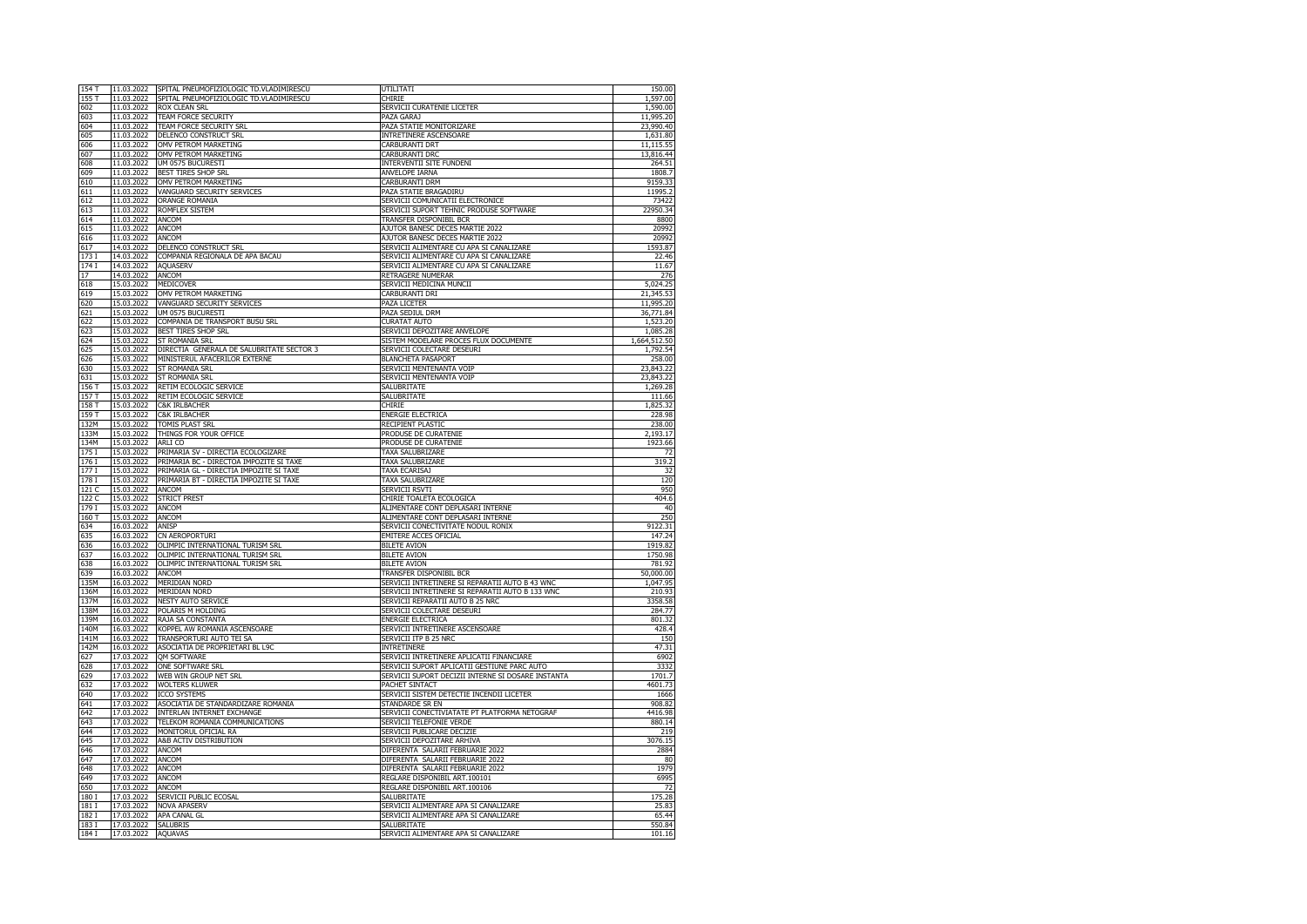| 185 I | 17.03.2022 | MANASTIREA GALATA                       | CHIRIE                                            | 1232           |
|-------|------------|-----------------------------------------|---------------------------------------------------|----------------|
| 186 I | 17.03.2022 | ASOCIATIA DE PROPRIETARI 127            | CHIRIE                                            | 1000           |
|       |            |                                         |                                                   |                |
| 187 I | 17.03.2022 | CASA AUTO VALEA LUPULUI                 | SERVICII INTRETINERE SI REPARATII PIESE SCHIMB    | 238            |
| 188 I | 17.03.2022 | CASA AUTO VALEA LUPULUI                 | SERVICII INTRETINERE SI REPARATII PIESE SCHIMB    | 1084.92        |
| 123 C | 17.03.2022 | DEDEMAN                                 | MATERIALE                                         | 2093.71        |
| 143M  | 17.03.2022 | ANCOM DRM                               | ALIMENTARE CONT INDEMNIZATII DE DELEGARE          | 250            |
| 144M  | 17.03.2022 | ANCOM DRM                               | ALIMENTARE CONT DEPLASARI INTERNE                 | 26             |
| 145M  | 17.03.2022 | ANCOM DRM                               | ALIMENTARE CONT INDEMNIZATII DE DELEGARE          | 500            |
|       |            |                                         |                                                   |                |
| 189 I | 18.03.2022 | CLIMA THERM CENTER                      | SERVICII VERIFICARE CENTRALA TERMICA              | 238            |
| 651   | 18.03.2022 | CUMPANA 1993                            | APA IMBUTELIATA                                   | 1430.63        |
| 652   | 18.03.2022 | <b>ORANGE ROMANIA</b>                   | SERVICII COMUNICATII ELECTRONICE                  | 24910.16       |
| 653   | 18.03.2022 | TELEKOM ROMANIA COMMUNICATIONS          | SERVICII VPN                                      | 191.05         |
| 146M  | 18.03.2022 | ANCOM DRM                               | ALIMENTARE CONT INDEMNIZATII DE DELEGARE          | 500            |
| 147M  | 18.03.2022 | <b>ANCOM DRM</b>                        | ALIMENTARE CONT DEPLASARI INTERNE                 | 26             |
| 190 I | 18.03.2022 | <b>FAMTECH SERV IASI</b>                | SERVICII RSVTI                                    | 200            |
|       |            |                                         |                                                   |                |
| 191 I | 18.03.2022 | ANA ROM SECURITY                        | SERVICII MONITORIZARE SI INTERVENTII              | 499.8          |
| 192 I | 18.03.2022 | INSPECTORATUL DE JANDARMI - UM 0908     | PAZA                                              | 18385.92       |
| 193 I | 18.03.2022 | <b>ASTRU GRUP</b>                       | SERVICII CURATENIE                                | 785.4          |
| 194 I | 18.03.2022 | <b>ASTRU GRUP</b>                       | SERVICII CURATENIE                                | 785.4          |
| 195 I | 18.03.2022 | <b>ASTRU GRUP</b>                       | SERVICII CURATENIE                                | 752.08         |
| 196 I | 18.03.2022 | RAILEX                                  | <b>ANVELOPE VARA</b>                              | 5940.05        |
|       |            |                                         |                                                   |                |
| 124 C | 18.03.2022 | ASOCIATIA DE PROPRIETARI STR.GH.DIMA    | CHIRIE                                            | 1681.77        |
| 125 C | 18.03.2022 | SERIM IMPEX                             | CHIRIE                                            | 1998.01        |
| 126 C | 18.03.2022 | <b>BIROTICA RS</b>                      | STAMPILA TRODAT                                   | 190.4          |
| 127 C | 18.03.2022 | MUNICIPIUL SIBIU - DIRECTIA FISCALA     | <b>TAXA SALUBRITATE</b>                           | 79.28          |
| 128 C | 18.03.2022 | ASOCIATIA DE PROPRIETARI STR.GH.DIMA    | ENERGIE ELECTRICA                                 | 85.16          |
| 129 C | 18.03.2022 | INSPECTORATUL DE JANDARMI - UM 0565     | SERVICII INTERVENTII SI MONITORIZARE              | 259.09         |
| 130 C | 18.03.2022 | FORT SECURITY                           | SERVICII PAZA                                     | 67508.94       |
|       |            |                                         |                                                   |                |
| 131 C | 18.03.2022 | EUROMASTER TYRE & SERVICES ROMANIA      | ANVELOPE AUTO                                     | 35497.7        |
| 132 C | 18.03.2022 | ECO - CSIK                              | SALUBRITATE                                       | 155.39         |
| 133 C | 18.03.2022 | <b>ROSAL GRUP</b>                       | SALUBRITATE                                       | 639.39         |
| 134 C | 18.03.2022 | SYLEVY SALUBRISERV                      | SALUBRITATE                                       | 189.75         |
| 135 C | 18.03.2022 | VITAL                                   | SERVICII ALIMENTARE APA SI CANALIZARE             | 32.7           |
| 136 C | 18.03.2022 | VITAL                                   | SERVICII ALIMENTARE APA SI CANALIZARE             | 40.13          |
| 137 C | 18.03.2022 | COMPANIA AQUASERV                       | SERVICII ALIMENTARE APA SI CANALIZARE             | 42.21          |
|       |            |                                         |                                                   |                |
| 138 C | 18.03.2022 | COMPANIA DE APA SOMES                   | SERVICII ALIMENTARE APA SI CANALIZARE             | 4.09           |
| 139 C | 18.03.2022 | <b>COMPREST</b>                         | SALUBRITATE                                       | 73.01          |
| 140 C | 18.03.2022 | <b>RER VEST</b>                         | SALUBRITATE                                       | 65.6           |
| 141C  | 18.03.2022 | <b>COMPANIA DE APA SOMES</b>            | SERVICII ALIMENTARE APA SI CANALIZARE             | 190.2          |
| 161 T | 18.03.2022 | ANCOM                                   | ALIMENTARE CONT INDEMNIZATII DE DELEGARE          | 540            |
| 654   | 21.03.2022 | ORANGE ROMANIA SA                       | COMUNICATII ELECTRONICE                           | 3142.4         |
| 162 T | 21.03.2022 | INSPECTORATUL TERITORIAL AL POLITIEI TM | ENERGIE ELECTRICA                                 | 100.8          |
| 163T  | 21.03.2022 | <b>SECOM</b>                            | SERVICII ALIMENTARE APA SI CANALIZARE             | 3.88           |
|       |            |                                         |                                                   |                |
| 164 T | 21.03.2022 | <b>AQUACARAS</b>                        | SERVICII ALIMENTARE APA SI CANALIZARE             | 17.18          |
| 165 T | 21.03.2022 | POLARIS M HOLDING                       | SALUBRITATE                                       | 209.4          |
| 166 T | 21.03.2022 | <b>SALUBRIS</b>                         | SALUBRITATE                                       | 34.21          |
| 167T  | 21.03.2022 | <b>BRAI CATA</b>                        | SALUBRITATE                                       | 92.42          |
| 168 T | 21.03.2022 | APAREGIO GORJ                           | SERVICII ALIMENTARE APA SI CANALIZARE             | 21.85          |
| 197I  | 21.03.2022 | UM 0965 FOCSANI                         | SERVICII MONITORIZARE SI INTERVENTII              | 151.9          |
| 198 I | 21.03.2022 | INSPECTORATUL DE JANDARMI - UM 0901     | SERVICII MONITORIZARE SI INTERVENTII              | 205.32         |
| 199 I | 21.03.2022 | INSPECTORATUL TERITORIAL AL POLITIEI IS | <b>ENERGIE ELECTRICA</b>                          | 87.73          |
| 200 I | 21.03.2022 | ANCOM                                   | ALIMENTARE CONT INDEMNIZATII DE DELEGARE          | 500            |
|       |            |                                         |                                                   |                |
| 201 I | 21.03.2022 | ANCOM                                   | ALIMENTARE CONT INDEMNIZATII DE DELEGARE          | 58.9           |
| 186 T | 22.03.2022 | <b>TEAM GUARD</b>                       | SERVICII INTERVENTII SI PAZA                      | 261.8          |
| 655   | 22.03.2022 | HIDROSAL COM SRL                        | DESEURI LICETER                                   | 146            |
| 656   | 22.03.2022 | COMPUTRON SYSTEMS SRL                   | SUPORT SISTEM APLICATII ONLINE                    | 18099.9        |
| 657   | 22.03.2022 | TELEKOM ROMANIA COMMUNICATIONS          | CHIRIE LICENTE MICROSOFT                          | 143709.29      |
| 658   | 22.03.2022 | DIGITAL DATA SERVICES                   | GARANTIE SI ECHIPAMENTE STOCARE DATE              | 11187.43       |
| 659   | 22.03.2022 | <b>COMTECH SRL</b>                      | REPARATII SISTEM DE SECURITATE                    | 10222.1        |
|       |            |                                         |                                                   |                |
| 660   | 22.03.2022 | SC ETA2 U SRL                           | MENTENANTA SI GARANTII ECHIPAMEMTE RETEA DATE     | 22735.15       |
| 661   | 22.03.2022 | <b>SC ETA2U SRL</b>                     | ACCES UPDATE SI CORECTII LICENTE                  | 31112.69       |
| 662   | 22.03.2022 | <b>S T ROMANIA SRL</b>                  | ACCES SI MENTENANTA LICENTE                       | 15505.7        |
| 663   | 22.03.2022 | <b>CERTSIGN SA</b>                      | SUPORT ASISTENTA TEHNICA ANALIZE DATE             | 1770.72        |
| 664   | 22.03.2022 | SOLVIT NETWORKS                         | SERVICII SUPORT MENTENANTA PARAMETRII IT          | 4956.35        |
| 665   | 22.03.2022 | <b>BUGETUL DE STAT</b>                  | DIF CAS IANUARIE 2022                             | 56             |
| 666   | 22.03.2022 | <b>BUGETUL DE STAT</b>                  | DIF IMPOZIT SEDIU-IANUARIE 2022                   | $\overline{6}$ |
| 667   | 22.03.2022 | <b>BUGETUL DE STAT</b>                  | DIF IMPOZIT-DRT IANUARIE 2022                     | 13             |
| 668   | 22.03.2022 | <b>BUGETUL DE STAT</b>                  | DIF CAM-IANUARIE 2022                             | $\overline{5}$ |
|       |            |                                         |                                                   |                |
| 669   | 22.03.2022 | <b>BUGETUL DE STAT</b>                  | CONTRIBUTIE ASIGURARE PENTRU MUNCA FEBRUARIE 2022 | 287,259        |
| 670   | 22.03.2022 | <b>BUGETUL DE STAT</b>                  | <b>CONTRIBUTIE FEBRUARIE 2022</b>                 | 4,423,883      |
| 671   | 22.03.2022 | <b>BUGETUL DE STAT</b>                  | IMPOZIT SEDIU FEBRUARIE 2022                      | 592,382        |
| 672   | 22.03.2022 | <b>BUGETUL DE STAT</b>                  | IMPOZIT CAS CM DIN FNUASS FEBRUARIE 2022          | 5,491          |
| 673   | 22.03.2022 | <b>BUGETUL DE STAT</b>                  | CAS CM DIN FNUASS FEBRUARIE 2022                  | 22,628         |
| 674   | 22.03.2022 | <b>BUGETUL DE STAT</b>                  | IMPOZIT PCT DE LUCRU FEBRUARIE -PREJMER           | 5,911          |
| 675   | 22.03.2022 | <b>BUGETUL DE STAT</b>                  | IMPOZIT PCT DE LUCRU FEBRUARIE - DRM              | 38,505         |
| 676   | 22.03.2022 | <b>BUGETUL DE STAT</b>                  | IMPOZIT PCT DE LUCRU FEBRUARIE - DRB              | 31,044         |
|       |            |                                         |                                                   |                |
| 677   | 22.03.2022 | <b>BUGETUL DE STAT</b>                  | IMPOZIT PCT DE LUCRU FEBRUARIE - NEAMT            | 5,271          |
| 678   | 22.03.2022 | <b>BUGETUL DE STAT</b>                  | IMPOZIT PCT DE LUCRU FEBRUARIE - DRI              | 40,024         |
| 679   | 22.03.2022 | <b>BUGETUL DE STAT</b>                  | IMPOZIT PCT DE LUCRU FEBRURIE - DRI               | 6,885          |
| 680   | 22.03.2022 | <b>BUGETUL DE STAT</b>                  | IMPOZIT PCT DE LUCRU FEBRUARIE - DRT              | 47,099         |
| 681   | 22.03.2022 | <b>BUGETUL DE STAT</b>                  | IMPOZIT PCT DE LUCRU FEBRUARIE - DOLJ             | 5,254          |
|       |            |                                         |                                                   |                |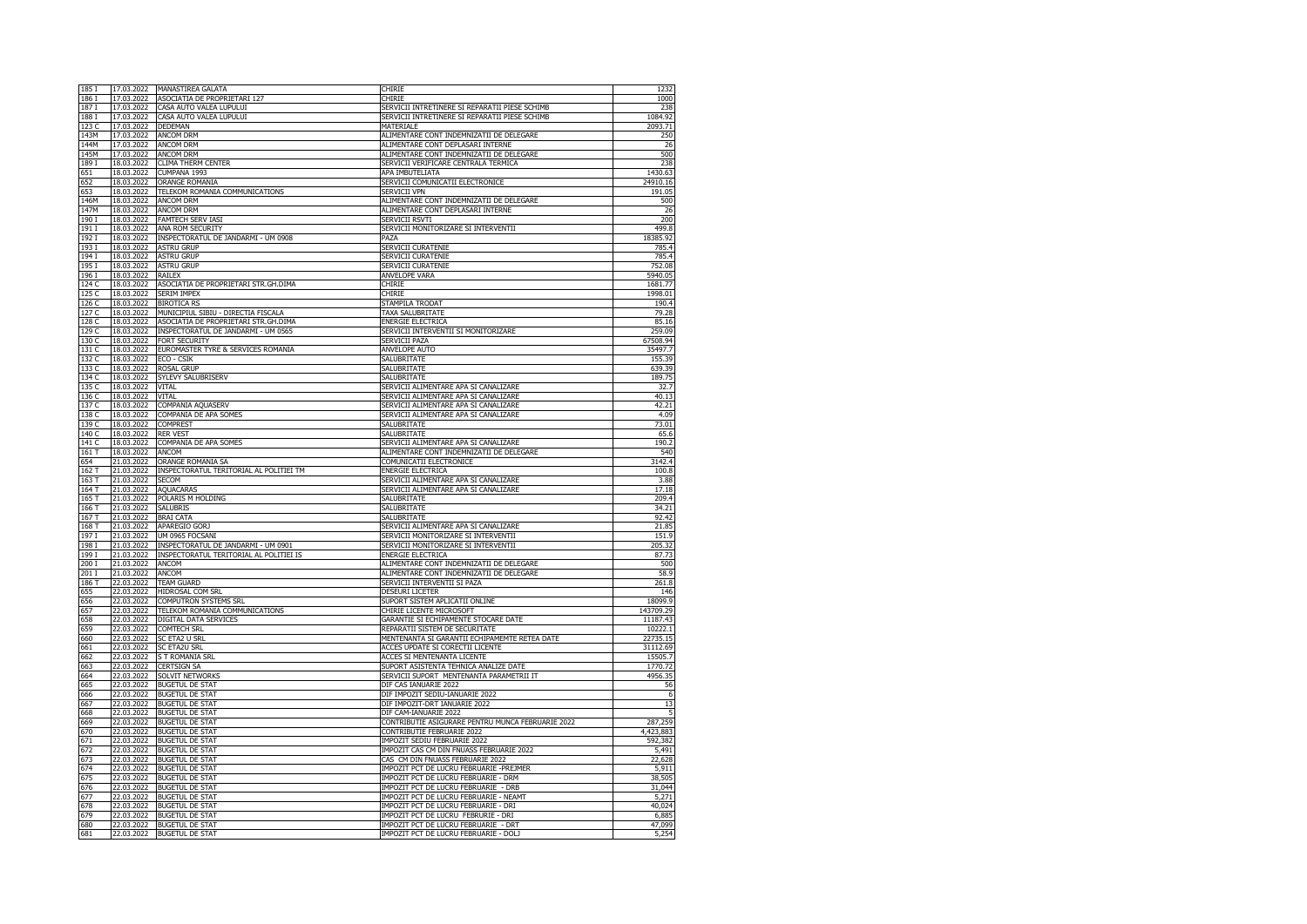| 682   | 22.03.2022 | <b>BUGETUL DE STAT</b>                  | IMPOZIT PCT DE LUCRU FEBRAURIE - DRC           | 48,036   |
|-------|------------|-----------------------------------------|------------------------------------------------|----------|
| 683   | 22.03.2022 | <b>BUGETUL DE STAT</b>                  | IMPOZIT PCT DE LUCRU FEBRUARIE - MURES         | 6,122    |
| 684   | 22.03.2022 | <b>BUGETUL DE STAT</b>                  | IMPOZIT PCT DE LUCRU FEBRUARIE - SIBIU         | 5,069    |
| 685   | 22.03.2022 | <b>BUGETUL DE STAT</b>                  | FOND HANDICAP FEBRUARIE 2022                   | 70,865   |
| 686   | 22.03.2022 | <b>ANCOM</b>                            | <b>REGLARE ARTICOLE</b>                        | 120      |
|       |            |                                         |                                                |          |
| 687   | 22.03.2022 | GIMAR STINGSERV SRL                     | STINGATOARE AUTO                               | 452.2    |
| 688   | 22.03.2022 | SC COMPANIA DE APA BRASOV               | APA CANAL LICETER                              | 41.05    |
| 689   | 22.03.2022 | AGENTIA DE PUBLICITATE MANPRES SRL      | PUBLICARE ANUNT CONCURS                        | 38.56    |
| 690   | 22.03.2022 | ANCOM                                   | DIF SALARII IANUARIE 2022                      | 31       |
| 691   | 22.03.2022 | ANCOM                                   | DIF SALARII IANUARIE 2022                      | 125      |
| 692   | 22.03.2022 | ANCOM                                   | DIF SALARII IANUARIE 2022                      | 16       |
| 693   | 22.03.2022 | ANCOM                                   | DIF SALARII IANUARIE 2022                      | 28       |
| 169 T | 22.03.2022 | APA SERV VALEA JIULUI                   |                                                | 370.08   |
|       |            |                                         | <b>ENERGIE ELECTRICA</b>                       |          |
| 170 T | 22.03.2022 | APA SERV VALEA JIULUI                   | CHIRIF                                         | 471.05   |
| 171 T | 22.03.2022 | ASOCIATIA DE PROPRIETARI BD.REVOLUTIEI  | CHIRIF                                         | 100      |
| 172 T | 22.03.2022 | AUTOGLOBUS 2000                         | SERVICII INTRETINERE SI REPARATII PIESE SCHIMB | 857.51   |
| 173T  | 22.03.2022 | <b>BEGA INVEST</b>                      | CHIRIF                                         | 706.71   |
| 174 T | 22.03.2022 | BRANTNER SERVICII ECOLOGICE             | SALUBRITATE                                    | 71.05    |
| 175 T | 22.03.2022 | <b>RER VEST</b>                         | SALUBRITATE                                    | 56.54    |
| 176 T | 22.03.2022 | INSPECTORATUL DE JANDARMI - UM 0520     | SERVICII INTERVENTII SI PAZA                   | 391.18   |
| 177 T | 22.03.2022 | DEBRIEFING SECURITY TEAM                | SERVICII INTERVENTII SI PAZA                   | 11579.37 |
|       |            |                                         |                                                |          |
| 178 T | 22.03.2022 | INSPECTORATUL DE JANDARMI - UM 0658     | SERVICII INTERVENTII SI PAZA                   | 328.65   |
| 179 T | 22.03.2022 | ASOCIATIA DE PROPRIETARI BD. REVOLUTIEI | <b>INTRETINERE</b>                             | 107.41   |
| 180 T | 22.03.2022 | LAVARIA FLOR                            | SERVICII CURATARE BIROURI                      | 3,808.00 |
| 181 T | 22.03.2022 | LAVARIA FLOR                            | SERVICII CURATARE BIROURI                      | 3808     |
| 182 T | 22.03.2022 | SOCIETATEA IVPROD                       | SERVICII RSVTI                                 | 178.5    |
| 183 T | 22.03.2022 | INSPECTORATUL DE JANDARMI- UM 0520      | SERVICII INTERVENTII SI PAZA                   | 18385.92 |
|       |            |                                         |                                                |          |
| 184 T | 22.03.2022 | WEST PROTGUARD                          | SERVICII INTERVENTII SI PAZA                   | 202.3    |
| 185 T | 22.03.2022 | WEST PROTGUARD                          | SERVICII INTERVENTII SI PAZA                   | 202.3    |
| 187T  | 22.03.2022 | CIVITAS DIR                             | SERVICII INTERVENTII SI PAZA                   | 238      |
| 188 T | 22.03.2022 | SOCIETATEA TMG GUARD                    | SERVICII INTERVENTII SI PAZA                   | 273.7    |
| 189 T | 22.03.2022 | <b>BEJ</b>                              | SERVICII EXECUTOR JUDECATORESC                 | 200      |
| 148M  | 22.03.2022 | RER ECOLOGIC SERVICII BUCURESTI         | SALUBRITARE                                    | 61       |
| 149M  | 22.03.2022 | <b>RER SUD SA</b>                       | SALUBRITATE                                    | 157.02   |
| 150M  | 22.03.2022 | SALUBRITATE 2000 SA                     | SALUBRITATE                                    | 260.68   |
|       |            |                                         |                                                |          |
| 151M  | 22.03.2022 | COMPANIA DE APA BUZAU                   | SERVICII APA SI CANALIZARE                     | 26.11    |
| 152M  | 22.03.2022 | RAJA SA CONSTANTA                       | SERVICII APA SI CANALIZARE                     | 32.05    |
| 153M  | 22.03.2022 | COMPANIA DE APA TARGOVISTE              | SERVICII APA SI CANALIZARE                     | 13.72    |
| 157M  | 22.03.2022 | ANCOM DRM                               | ALIMENTARE CONT INDEMNIZATII DE DELEGARE       | 1500     |
| 202I  | 22.03.2022 | <b>ANCOM</b>                            | CHIRIF                                         | 1629     |
| 203 I | 22.03.2022 | ANCOM DRI                               | ALIMENTARE CONT INDEMNIZATII DE DELEGARE       | 500.00   |
|       |            |                                         |                                                |          |
| 204 I | 22.03.2022 | ANCOM DRI                               | ALIMENTARE CONT DEPLASARI INTERNE              | 50.00    |
| 142 C | 22.03.2022 | <b>MERCH SERVICES</b>                   | <b>SERVICII ITP</b>                            | 175      |
| 143 C | 22.03.2022 | CHIC CLEANING SERVICES                  | SERVICII DEZINFECTIE                           | 386.75   |
| 144 C | 22.03.2022 | <b>ACIS INVEST</b>                      | SERVICII CURATENIE                             | 1,160.25 |
| 145 C | 22.03.2022 | <b>TEAM GUARD</b>                       | SERVICII MONITORIZARE SI INTERVENTII           | 261.8    |
| 146 C | 22.03.2022 | INSPECTORATUL DE JANDARMI - UM 0701     | SERVICII INTERVENTII SI PAZA                   | 18385.92 |
| 190 T | 23.03.2022 | IRIDEX GROUP SALUBRIZARE                | SALUBRITATE                                    | 125.46   |
| 191 T | 23.03.2022 | <b>APA PROD</b>                         |                                                | 7.84     |
|       |            |                                         | SERVICII APA SI CANALIZARE                     |          |
| 192 T | 23.03.2022 | CONSILIUL LOCAL DROBETA TURNU SEVERIN   | <b>ENERGIE TERMICA</b>                         | 172.61   |
| 154M  | 23.03.2022 | KARCHER ROMANIA                         | SACI ASPIRATOR                                 | 429.76   |
| 155M  | 23.03.2022 | PRIMOSAL                                | SERVICII NEBULIZARE                            | 385.56   |
| 156M  | 23.03.2022 | ASOCIATIA DE PROPRIETARI BL L9C         | <b>INTRETINERE</b>                             | 53.10    |
| 158M  | 23.03.2022 | <b>RCS&amp;RDS SA</b>                   | FURNIZARE SEMNAL TV                            | 267.75   |
| 205 I | 23.03.2022 | ROMANIAN SECURITY SYSTEMS               | SERVICII MONITORIZARE SI INTERVENTII           | 202.30   |
| 206 I | 23.03.2022 | ROMANIAN SECURITY SYSTEMS               | SERVICII MONITORIZARE SI INTERVENTII           | 202.30   |
| 2071  | 23.03.2022 | ROMANIAN SECURITY SYSTEMS               | SERVICII MONITORIZARE SI INTERVENTII           | 202.30   |
|       |            |                                         |                                                |          |
| 208 I | 23.03.2022 | ROMANIAN SECURITY SYSTEMS               | SERVICII MONITORIZARE SI INTERVENTII           | 202.30   |
| 209 I | 23.03.2022 | ROMANIAN SECURITY SYSTEMS               | SERVICII MONITORIZARE SI INTERVENTII           | 202.30   |
| 210 I | 23.03.2022 | ROMANIAN SECURITY SYSTEMS               | SERVICII MONITORIZARE SI INTERVENTII           | 202.30   |
| 211I  | 23.03.2022 | ROMANIAN SECURITY SYSTEMS               | SERVICII MONITORIZARE SI INTERVENTII           | 202.30   |
| 212 I | 23.03.2022 | ROMANIAN SECURITY SYSTEMS               | SERVICII MONITORIZARE SI INTERVENTII           | 202.3    |
| 213I  | 23.03.2022 | ROMANIAN SECURITY SYSTEMS               | SERVICII MONITORIZARE SI INTERVENTII           | 202.3    |
| 214I  | 23.03.2022 | VIDAROM                                 | SPALAT AUTO                                    | 146      |
|       |            |                                         |                                                |          |
| 215 I | 23.03.2022 | MOBILE DETAILING                        | SPALAT AUTO                                    | 570      |
| 216 I | 23.03.2022 | <b>SUNRISE MOTORS</b>                   | SERVICII INTRETINERE SI REPARATII PIESE SCHIMB | 100.85   |
| 217I  | 23.03.2022 | <b>SUNRISE MOTORS</b>                   | SERVICII INTRETINERE SI REPARATII PIESE SCHIMB | 1670.2   |
| 218 I | 23.03.2022 | <b>BRAI CATA</b>                        | SALUBRITATE                                    | 72.16    |
| 219 I | 23.03.2022 | ASOCIATIA DE PROPRIETARI NR 261 FOCSANI | <b>INTRETINERE</b>                             | 68.9     |
| 220 I | 23.03.2022 | <b>ADRIAN TRANS</b>                     | SPALAT AUTO                                    | 66.64    |
| 221I  |            |                                         |                                                |          |
|       | 23.03.2022 | QUITIN                                  | SPALAT AUTO                                    | 70.00    |
| 222 I | 23.03.2022 | <b>CONVENABIL</b>                       | <b>SPALAT AUTO</b>                             | 166.60   |
| 223 I | 23.03.2022 | <b>GARANT SECURITY ALL</b>              | SERVICII MONITORIZARE SI INTERVENTII           | 130.90   |
| 224 I | 23.03.2022 | <b>GARANT SECURITY ALL</b>              | SERVICII MONITORIZARE SI INTERVENTII           | 249.90   |
| 147 C | 23.03.2022 | APASERV SATU MARE                       | SERVICII APA SI CANALIZARE                     | 122.79   |
| 148 C | 23.03.2022 | <b>DRUSAL</b>                           | SALUBRITATE                                    | 245.30   |
| 149 C | 23.03.2022 | APA CANAL SIBIU                         | SERVICII APA SI CANALIZARE                     | 16.81    |
|       |            |                                         |                                                |          |
| 150 C | 23.03.2022 | BRANTNER ENVIRONMENT                    | SALUBRITATE                                    | 88.31    |
| 151 C | 23.03.2022 | <b>TEGA</b>                             | SALUBRITATE                                    | 82.5     |
| 152 C | 23.03.2022 | ASOCIATIA DE PROPRIETARI STR.GH.DIMA    | <b>ENERGIE ELECTRICA</b>                       | 128.58   |
| 153 C | 23.03.2022 | CONSIC                                  | <b>ENERGIE TERMICA</b>                         | 1446.11  |
|       |            |                                         |                                                |          |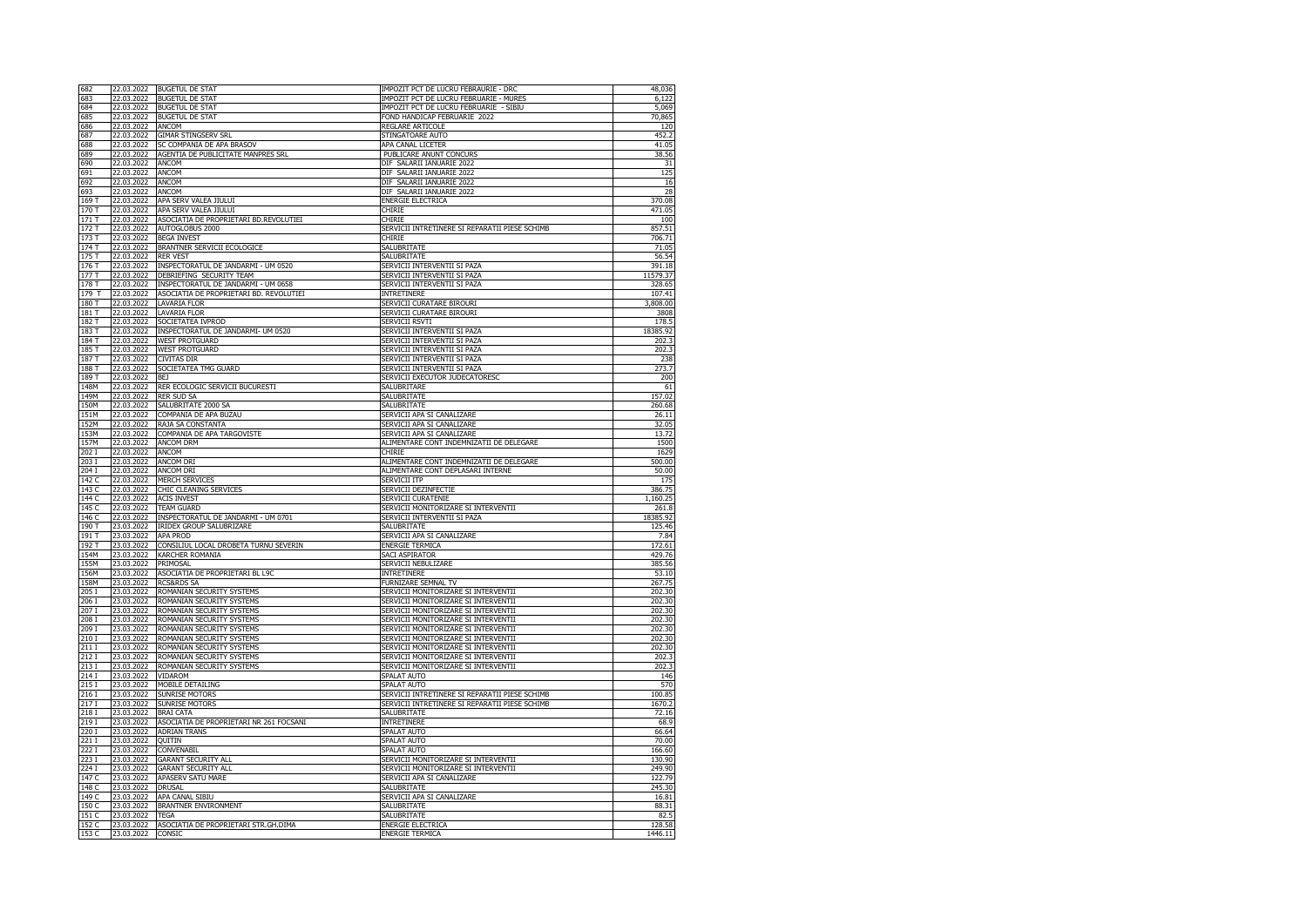| 154 C          | 23.03.2022               | CONSIC                                 | CHIRIE                                   | 800.89            |
|----------------|--------------------------|----------------------------------------|------------------------------------------|-------------------|
| 155 C<br>156 C | 23.03.2022<br>23.03.2022 | CONSIC<br><b>BUSINESS EXIM</b>         | CHIRIE<br>SERVICII CURATENIE             | 172.55<br>1627.92 |
|                |                          |                                        |                                          |                   |
| 157 C          | 23.03.2022               | <b>BUSINESS EXIM</b>                   | SERVICII CURATENIE                       | 1939.47           |
| 158 C          | 23.03.2022               | ANCOM                                  | PENALITATI BUSINESS EXIM                 | 241.8             |
| 159 C          | 23.03.2022               | DEZINFER SERVICE                       | SERVICII CURATENIE                       | 8053.64           |
| 160 C          | 23.03.2022               | INSPECTORATUL DE JANDARMI- UM 0716     | SERVICII MONITORIZARE SI INTERVENTII     | 267.01            |
| 161M           | 24.03.2022               | <b>ANCOM DRM</b>                       | ALIMENTARE CONT INDEMNIZATII DE DELEGARE | 1020              |
| 162M           | 24.03.2022               | <b>ANCOM DRM</b>                       | ALIMENTARE CONT DEPLASARI INTERNE        | 26                |
| 694            | 24.03.2022               | <b>ANCOM</b>                           | ALIMENTARE CONT BCR                      | 769203            |
| 695            | 24.03.2022               | POSTA ROMANA SA                        | SERVICII POSTALE                         | 5831.09           |
| 696            | 24.03.2022               | POSTA ROMANA SA                        | SERVICII POSTALE                         | 1197.3            |
| 697            | 24.03.2022               | POSTA ROMANA SA                        | SERVICII POSTALE                         | 2475.5            |
| 193 T          | 24.03.2022               | M&B GLOBAL PROTECTION                  | SERVICII MONITORIZARE SI INTERVENTII     | 238               |
| 194 T          | 24.03.2022               | INSPECTORATUL DE JANDARMI - UM 0451    | SERVICII MONITORIZARE SI INTERVENTII     | 128.85            |
| 195 T          | 24.03.2022               | INSPECTORATUL DE JANDARMI - UM 0451    | SERVICII MONITORIZARE SI INTERVENTII     | 221.79            |
| 196 T          | 24.03.2022               | INSPECTORATUL DE JANDARMI -UM 0437     | SERVICII MONITORIZARE SI INTERVENTII     | 346.38            |
| 197 T          | 24.03.2022               | ANCOM                                  | ALIMENTARE CONT INDEMNIZATII DE DELEGARE | 2750              |
| 198 T          | 24.03.2022               | COMPANIA DE APA OLT                    | SERVICII APA SI CANALIZARE               | 23.45             |
| 199 T          | 24.03.2022               | <b>ANCOM</b>                           | ALIMENTARE CONT DEPLASARE INTERNA        | 40                |
| 159M           | 24.03.2022               | INSPECTORATUL JUDETEAN JANDARMI VALCEA | SERVICII MONITORIZARE SI INTERVENTII     | 371.86            |
| 160M           | 24.03.2022               | ANCOM DRM                              | ALIMENTARE CONT INDEMNIZATII DE DELEGARE | 500               |
| 225 I          | 24.03.2022               | INSPECTORATUL DE JANDARMI - UM 0925    | SERVICII MONITORIZARE SI INTERVENTII     | 153.64            |
| 226 I          | 24.03.2022               | INSPECTORATUL DE JANDARMI - UM 0944    | SERVICII MONITORIZARE SI INTERVENTII     | 278.63            |
| 227 I          | 24.03.2022               |                                        |                                          |                   |
|                |                          | KILLTEC                                | SPALAT AUTO                              | 152               |
| 228 I          | 24.03.2022               | PRONAUTICA                             | SERVICII TRACTARE                        | 743.75            |
| 229 I          | 24.03.2022               | SALUBRIS                               | SERVICII ITP                             | 112               |
| 230 I          | 24.03.2022               | VANGUARD SECURITY SERVICES             | SERVICII PAZA                            | 11995.2           |
| 231I           | 24.03.2022               | VANGUARD SECURITY SERVICES             | SERVICII PAZA                            | 11995.2           |
| 232 I          | 24.03.2022               | VANGUARD SECURITY SERVICES             | SERVICII PAZA                            | 11995.2           |
| 233 I          | 24.03.2022               | VANGUARD SECURITY SERVICES             | SERVICII PAZA                            | 11995.2           |
| 234 I          | 24.03.2022               | TERRA CLEAN SERVICE                    | SERVICII CURATENIE BIROURI               | 975.8             |
| 235I           | 24.03.2022               | TERRA CLEAN SERVICE                    | SERVICII CURATENIE BIROURI               | 975.8             |
| 236 I          | 24.03.2022               | TERRA CLEAN SERVICE                    | SERVICII CURATENIE BIROURI               | 975.8             |
| 237 I          | 24.03.2022               | TERRA CLEAN SERVICE                    | SERVICII CURATENIE BIROURI               | 975.8             |
| 238 I          | 24.03.2022               | TERRA CLEAN SERVICE                    | SERVICII CURATENIE BIROURI               | 1367.31           |
| 239 I          | 24.03.2022               | TERRA CLEAN SERVICE                    | SERVICII CURATENIE BIROURI               | 975.8             |
| 240 I          | 24.03.2022               | ANCOM                                  | ALIMENTARE CONT INDEMNIZATII DE DELEGARE | 1000              |
| 241I           | 24.03.2022               | <b>CUP SALUBRITATE</b>                 | <b>SALUBRITATE</b>                       | 30.42             |
| 242 I          | 24.03.2022               | APAVITAL                               | SERVICII APA SI CANALIZARE               | 285.01            |
| 243 I          | 24.03.2022               | BRANTNER SERVICII ECOLOGICE            | SALUBRITATE                              | 74.53             |
| 244 I          | 24.03.2022               | COMPANIA DE UTILITTI PUBLICE           | <b>CHIRIE</b>                            | 2061.14           |
| 245 I          | 24.03.2022               | CONSILIUL LOCAL NUFARU                 | CHIRIE                                   | 203               |
| 246 I          | 24.03.2022               | CONSILIUL LOCAL NUFARU                 | CHIRIF                                   | 203               |
| 247 I          | 24.03.2022               | <b>CLIMA THERM CENTER</b>              | SERVICII REVIZIE CENTRALA TERMICA        | 1383.09           |
| 248 I          | 24.03.2022               | ANCOM                                  | ALIMENTARE CONT DEPLASARE INTERNA        | 50                |
|                |                          |                                        |                                          |                   |
| 161 C          | 24.03.2022               | INSPECTORATUL DE JANDARMI - UM 0395    | SERVICII MONITORIZARE SI INTERVENTII     | 164.09            |
| $18\,$         | 24.03.2022               | ANCOM                                  | RETRAGERE NUMERAR                        | 1067.98           |
| 19             | 25.03.2022               | ANCOM                                  | <b>RETRAGERE NUMERAR</b>                 | 1770              |
| 698            | 25.03.2022               | MERIDIAN NORD SRL                      | REPARATII AUTO B 340 WNC                 | 323.25            |
| 699            | 25.03.2022               | IT REPUBLIC SRL                        | ACHIZITIE TESTER DIGITAL                 | 1113.52           |
| 700            | 25.03.2022               | INSTITUTUL CLINIC FUNDENI              | ENERGIE ELECTRICA                        | 953.05            |
| 701            | 25.03.2022               | INSTITUTUL CLINIC FUNDENI              | <b>ENERGIE ELECTRICA</b>                 | 770.94            |
| 702            | 25.03.2022               | ROMFLEX SISTEM SRL                     | SUPORT TEHNIC ORACLE                     | 22950.34          |
| 703            | 25.03.2022               | MERIDIAN NORD SRL                      | REPARATII AUTO B 340 WNC                 | 1380.86           |
| 200 T          | 25.03.2022               | ANCOM                                  | <b>ALIMENTARE CONT</b>                   | 45.86             |
| 201 T          | 25.03.2022               | <b>DEDEMAN</b>                         | MOTO UNEALTA                             | 898.62            |
| 202 T          | 25.03.2022               | VIGILENT SECURITY TEHNIC               | SERVICII MONITORIZARE SI INTERVENTII     | 285.60            |
| 203T           | 25.03.2022               | INSPECTORATUL DE JANDARMI - UM 0524    | SERVICII MONITORIZARE SI INTERVENTII     | 294.13            |
| $204$ T        | 25.03.2022               | <b>ENGIE ROMANIA</b>                   | <b>GAZE NATURALE</b>                     | 8,503.08          |
| 205T           | 25.03.2022               | CET HIDROCARBURI                       | <b>ENENRGIE TERMICA</b>                  | 726.40            |
| 206 T          | 25.03.2022               | CNAIR SA DRDP TIMISOARA                | <b>ROVINIETE</b>                         | 613.54            |
| 163M           | 25.03.2022               | <b>CNAIR DRDP BUCURESTI</b>            | <b>ROVINIETE</b>                         | 950.00            |
| 164M           | 25.03.2022               | POLARIS M HOLDING                      | SALUBRIZARE                              | 93.58             |
| 165M           | 25.03.2022               | <b>SC SUPERCOM</b>                     | SALUBRIZARE                              | 118.83            |
| 166M           | 25.03.2022               | <b>URBAN SA</b>                        | SERVICII APA SI CANALIZARE               |                   |
|                |                          |                                        |                                          | 31.08             |
| 167M           | 25.03.2022               | APA SERV SA                            | SERVICII APA SI CANALIZARE               | 17.07             |
| 168M           | 25.03.2022               | <b>ECOAQUA</b>                         | SERVICII APA SI CANALIZARE               | 18.27             |
| 169M           | 25.03.2022               | <b>ROSAL GRUP</b>                      | SALUBRITATE                              | 97.75             |
| 170M           | 25.03.2022               | PRIMARIA COMUNEI BUCOV                 | CHIRIE TEREN SITE CHITORANI              | 1633              |
| 171M           | 25.03.2022               | PRIMARIA STEFANESTI                    | CHIRIE TEREN SITE STEFANESTI             | 3333              |
| 172M           | 25.03.2022               | ANCOM                                  | CHIRIE TEREN STATIE MONITORIZARE VL      | 1500              |
| 249 T          | 25.03.2022               | ANCOM                                  | ALIMENTARE CONT INDEMNIZATII DE DELEGARE | 500               |
| 250 I          | 25.03.2022               | ASOCIATIA DE PROPRIETARI 468 GL        | <b>INTRETINERE</b>                       | 65                |
| 251I           | 25.03.2022               | ASOCIATIA DE PROPRIETARI 468 GL        | <b>INTRETINERE</b>                       | 57                |
| 252 I          | 25.03.2022               | ASOCIATIA DE PROPRIETARI BABADAG 158   | <b>INTRETINERE</b>                       | 59.15             |
| 253 I          | 25.03.2022               | ASOCIATIA DE PROPRIETARI BABADAG 158   | <b>INTRETINERE</b>                       | 112.73            |
| 254 I          | 25.03.2022               | COMPANIA DE UTILITATI PUBLICE          | SERVICII APA SI CANALIZARE               | 27.14             |
| 255 I          | 25.03.2022               | ENGIE ROMANIA                          | <b>GAZE NATURALE</b>                     | 14,859.18         |
| 256 I          | 25.03.2022               | PRIMARIA MUNICIPIULUI IASI             | <b>TAXA PARCARE</b>                      | 846               |
| 162 C          | 25.03.2022               |                                        |                                          | 250               |
|                |                          | ANCOM                                  | ALIMENTARE CONT INDEMNIZATII DE DELEGARE |                   |